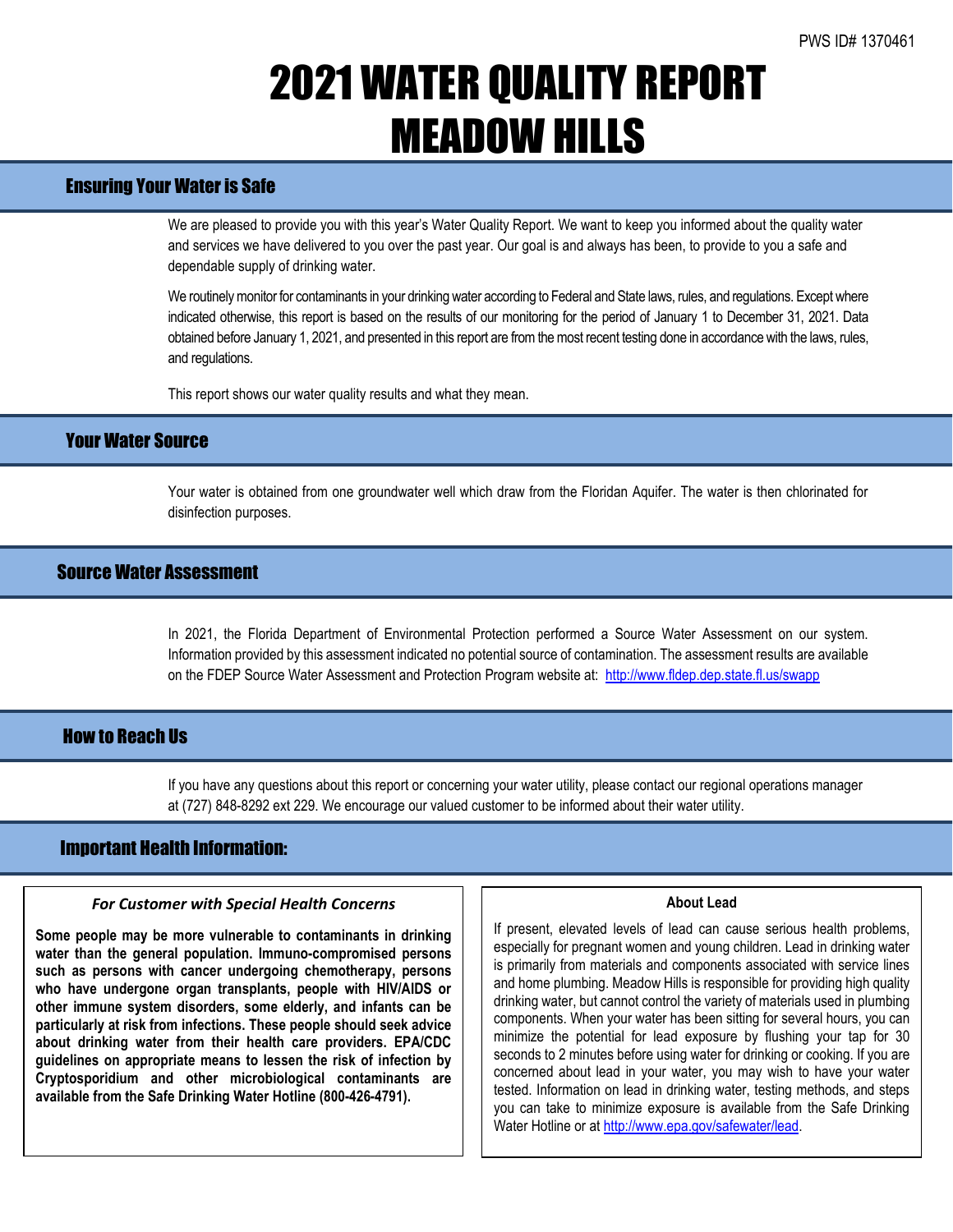# 2021 WATER QUALITY REPORT MEADOW HILLS

## About Your Drinking Water

### **ADDITIONAL HEALTH INFORMATION**

The sources of drinking water (both tap water and bottled water) include rivers, lakes, streams, ponds, reservoirs, springs, and wells. As water travels over the surface of the land or through the ground, it dissolves naturally occurring minerals and, in some cases, radioactive material, and can pick up substances resulting from the presence of animals or from human activity. Contaminants that may be present in source water include:

**(A) Microbial contaminants**, such as viruses and bacteria, which may come from sewage treatment plants, septic systems, agricultural livestock operations, and wildlife.

**(B) Inorganic contaminants**, such as salts and metals, which can be naturally occurring or result from urban stormwater runoff, industrial or domestic wastewater discharges, oil and gas production, mining, or farming.

**(C) Pesticides and herbicides**, which may come from a variety of sources such as agriculture, urban stormwater runoff, and residential uses.

**(D) Organic chemical contaminants**, including synthetic and volatile organic chemicals, which are by-products of industrial processes and petroleum production, and can also come from gas stations, urban stormwater runoff, and septic systems.

**(E) Radioactive contaminants**, which can be naturally occurring or be the result of oil and gas production and mining activities.

In order to ensure that tap water is safe to drink, the EPA prescribes regulations which limit the amount of certain contaminants in water provided by public water systems. The Food and Drug Administration (FDA) regulations establish limits for contaminants in bottled water which must provide the same protection for public health.

Drinking water, including bottled water, may reasonably be expected to contain at least small amounts of some contaminants. The presence of contaminants does not necessarily indicate that the water poses a health risk. More information about contaminants and potential health effects can be obtained by calling the **Environmental Protection Agency's Safe Drinking Water Hotline at 1-800-426-4791**.

### **HOW TO READ THE TABLE**

In the table accompanying this report you may find unfamiliar terms and abbreviations. The following definitions are provided to assist you with understanding the report.

#### **Important Definitions:**

- **Maximum Contaminant Level or MCL:** The highest level of a contaminant that is allowed in drinking water. MCLs are set as close to the MCLGs as feasible using the best available treatment technology.
- **Maximum Contaminant Level Goal or MCLG:** The level of a contaminant in drinking water bellow which there is no known or expected risk to health. MCLGs allow for a margin of safety.
- Action Level or AL: The concentration of a contaminant which, if exceeded, triggers treatment or other requirements that a water system must follow.
- **Maximum Residual Disinfectant Level or MRDL:** The highest level of a disinfectant allowed in drinking water. There is convincing evidence that addition of a disinfectant is necessary for control of microbial contaminants.
- **Maximum Residual Disinfectant Level Goal or MRDLG:** The level of a drinking water disinfectant below which there is no known or expected risk to health. MRDLGs do not reflect the benefits of the use of disinfectants to control microbial contaminants.
- **ND:** Means not detected and indicates that the substance was not found by laboratory analysis.
- **Parts per Billion (ppb) or Micrograms per Liter (μg/l):** One part by weight of analyte to 1 billion parts by weight of the water sample.
- **Parts per Million (ppm) or Milligrams per Liter (mg/l):** One part by weight of analyte to 1 million parts by weight of the water sample.
- **Picocurie per Liter (pCi/L):** Measure of the radioactivity in water.